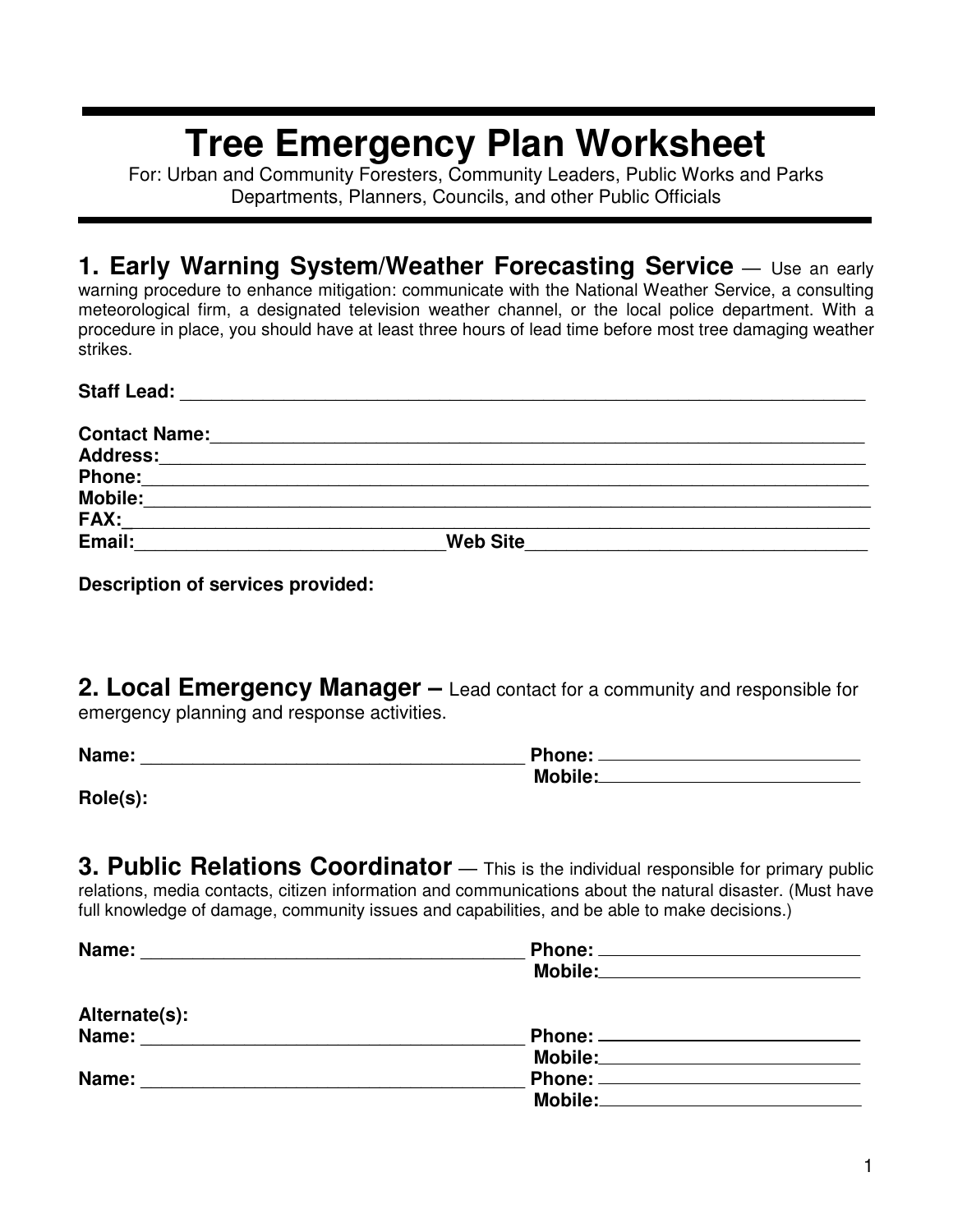**4. Disaster Planning and Response Team Members:** Your team should include: mayor, selected department heads including specialists in public relations and purchasing, public works specialists (streets, wood utilization and disposal, fleet manager), utilities, parks department, other local government heads, meteorologist, local emergency managers. Include creative people on your team that can think beyond barriers that may be up. Get media involved in planning so they understand what your cleanup priorities are after a storm. Someone involved with public tree management should be part of the community emergency management team. It is critical to include individuals who can make fiscal and administrative decisions because this team will most likely serve in the storm operations command center.

| Name:          | <b>Role/Responsibility:</b>            |
|----------------|----------------------------------------|
| $\mathbf{1}$ . | <b>Mayor</b>                           |
| 2.             | <b>Fire Chief</b>                      |
| 3.             | <b>Director of Public Works</b>        |
| 4.             | <b>Utility Representative</b>          |
| 5.             | <b>Public Relations Representative</b> |
| 6.             | <b>City Council</b>                    |
| 7.             | <b>County Emergency Management</b>     |
| 8.             | <b>Police Chief</b>                    |
| 9.             | <b>Director of Parks</b>               |
| 10.            |                                        |
| 11.            |                                        |
| 12.            |                                        |
| 13.            |                                        |
| 14.            |                                        |
| 15.            |                                        |
| 16.            |                                        |
| 17.            |                                        |
| 18.            |                                        |
| 19.            |                                        |
| 20.            |                                        |
|                |                                        |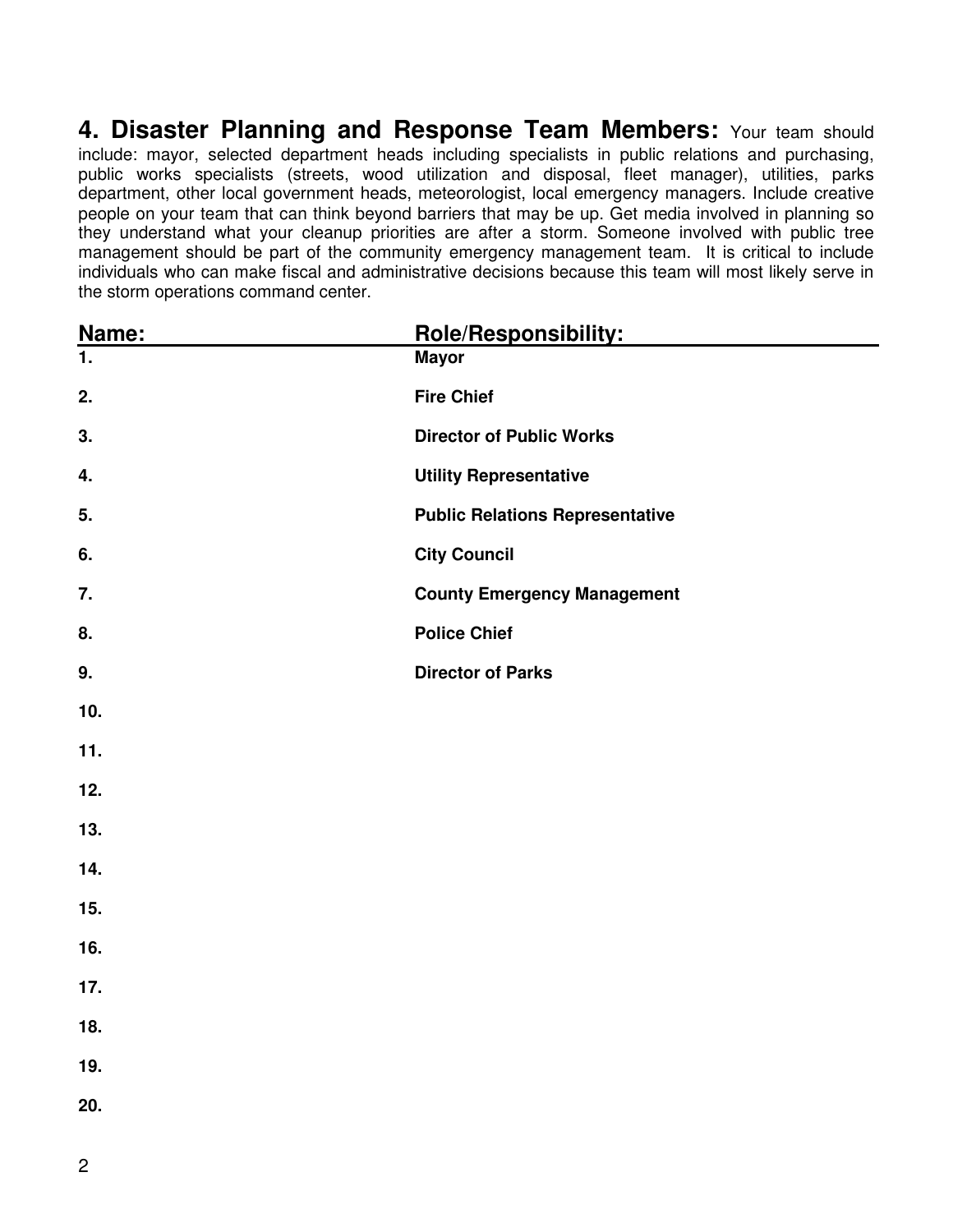#### **5. Available Disaster Response Staff and Crews:** Identify and list all municipal staff and crews available for disaster response work. Consider forestry and parks departments, public works, engineering, streets and sanitation, etc. Where possible, establish teams that can be responsible for specific disaster response activities (primary route clearing, assistance to utility crews, manage debris staging sites, distribute equipment, etc.)

| <b>Staff Name:</b> | Role/Responsibility: |  |
|--------------------|----------------------|--|
| $\mathbf{1}$ .     |                      |  |
| 2.                 |                      |  |
| 3.                 |                      |  |
| 4.                 |                      |  |
| 5.                 |                      |  |
| 6.                 |                      |  |
| 7.                 |                      |  |
| 8.                 |                      |  |
| 9.                 |                      |  |
| 10.                |                      |  |
| 11.                |                      |  |
| 12.                |                      |  |
| 13.                |                      |  |
| 14.                |                      |  |
| 15.                |                      |  |
| 16.                |                      |  |
| 17.                |                      |  |
| 18.                |                      |  |
| 19.                |                      |  |
| 20.                |                      |  |
| 21.                |                      |  |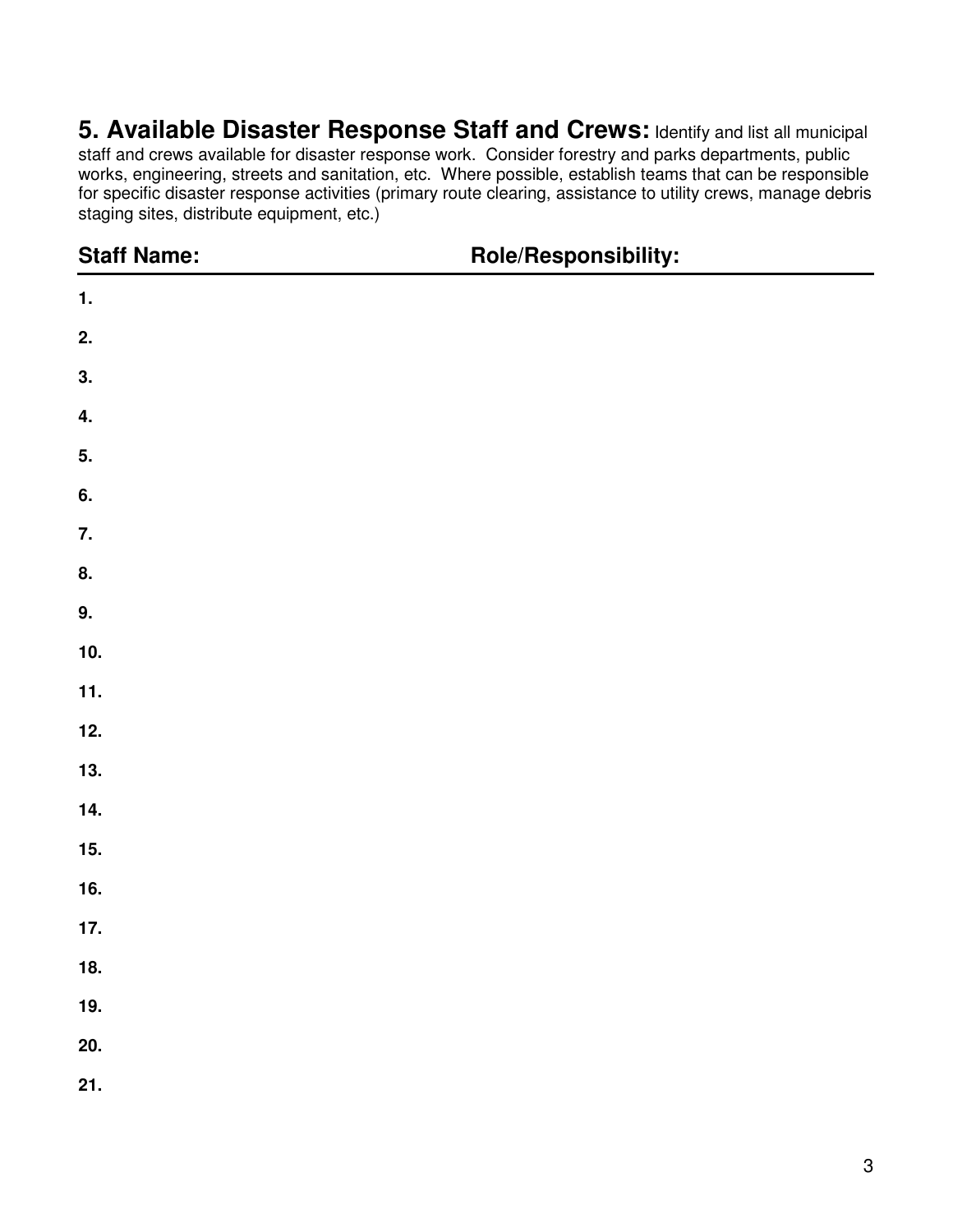|  | Name: _____________________________Will Contact — Name: ________________________ |
|--|----------------------------------------------------------------------------------|
|  | Phone: _______________________                                                   |
|  | Mobile:__________________________                                                |
|  | Name: _________________________                                                  |
|  | Phone: ___________________________                                               |
|  | Mobile:___________________________                                               |
|  |                                                                                  |
|  | Name: __________________________                                                 |
|  | Phone: _________________________                                                 |
|  | Mobile:_______________________                                                   |
|  | Name: ___________________________Will Contact — Name: __________________________ |
|  | Phone: ________________________                                                  |
|  | Mobile:________________________                                                  |
|  |                                                                                  |
|  | Name: ___________________________                                                |
|  |                                                                                  |
|  |                                                                                  |
|  |                                                                                  |
|  |                                                                                  |
|  | Mobile:________________________                                                  |
|  | Name: ____________________________Will Contact - Name: _________________________ |
|  |                                                                                  |
|  |                                                                                  |
|  | Mobile:_________________________                                                 |
|  |                                                                                  |
|  | Phone: ________________________                                                  |
|  | Mobile:_________________________                                                 |
|  |                                                                                  |
|  |                                                                                  |
|  | Mobile:_______________________                                                   |
|  | Name: __________________________Will Contact - Name: ___________________________ |
|  |                                                                                  |
|  |                                                                                  |
|  | Mobile:___________________________                                               |
|  |                                                                                  |
|  |                                                                                  |
|  | Mobile:__________________________                                                |
|  |                                                                                  |
|  |                                                                                  |
|  |                                                                                  |

## 6. Emergency Call Out Procedure - phone contact tree for staff.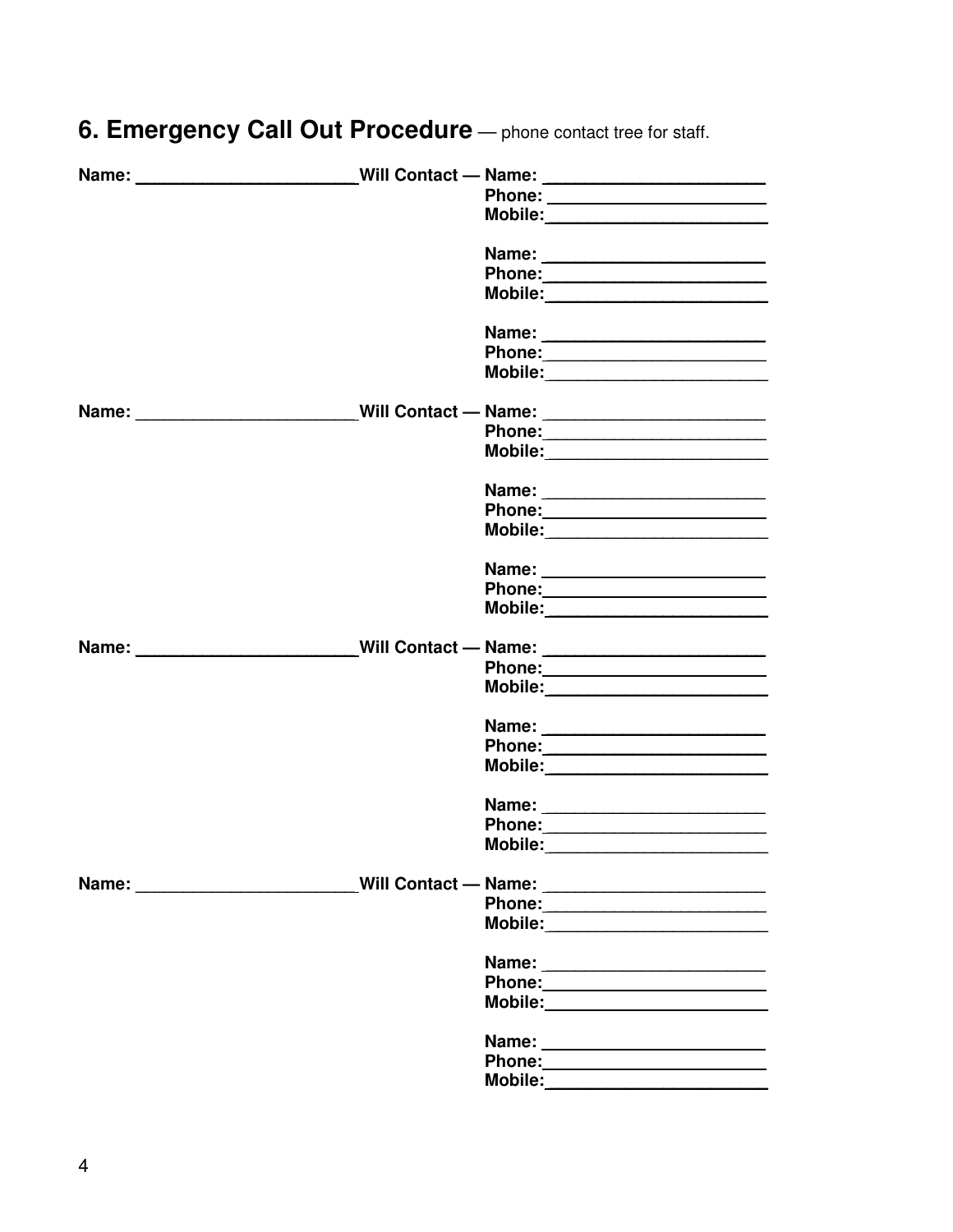### **7. Primary transportation and evacuation corridors and routes for**

**emergency vehicles.** Identify and map for reference. Have map available and accessible, and review and update annually.

# **8. Critical power transmission corridor restoration sites (medical**

**treatment centers).** Identify and map for reference. Have map available and accessible, and review and update annually.

#### **9. Identify who is responsible for decision making and priority response setting for multiple life threatening situations.**

| Name:  | Phone:  |
|--------|---------|
| Pager: | Mobile: |

**10. Tree Damage Clean-up Priorities** — List areas that need attention after life threatening situations are abated. Share this information with key staff the will be answering phone calls from residents, businesses, etc. Create a work order form for use when receiving calls.

| $\mathbf{1}$ .   |  |  |  |
|------------------|--|--|--|
| 2.               |  |  |  |
| $\overline{3}$ . |  |  |  |
| $\overline{4}$ . |  |  |  |
| 5.               |  |  |  |
| 6.               |  |  |  |
| $\overline{7}$ . |  |  |  |
| 8.               |  |  |  |
| 9.               |  |  |  |
| 10.              |  |  |  |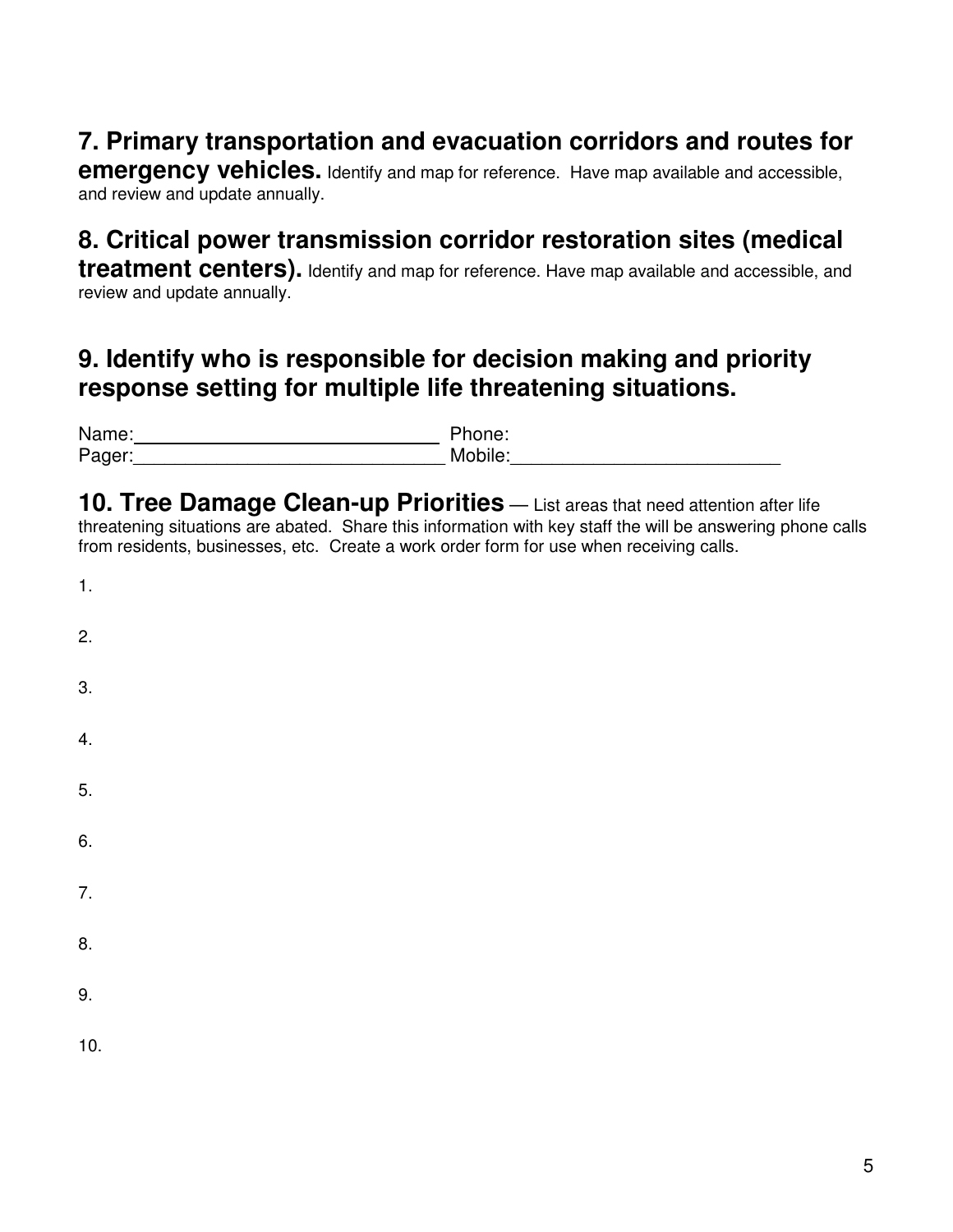**11. Procedure for Debris Staging and Removal** — Identify several areas for staging and processing debris. Establish a contract or agreement securing each site. Choose a processing site that is large, flat, well-drained and accessible to roads that can support truck weights of at least 9 tons per axle. Identify ways to protect significant trees or cultural resources during processing. Potential sites include undeveloped park, industrial, cemetery, fairgrounds, agency and state land. Large parking lots (even paved lots) work well. Remember to consider noise implications near residential areas. Identify multiple sites. Annually reconfirm access and availability to these sites. Make sure the site is large enough for safety considerations (flying debris from tub grinders), if possible, identify sites that can be secured (fencing).

| <b>Contact Name/Role:</b> |         |
|---------------------------|---------|
| Phone:                    | Mobile: |
|                           |         |
| <b>Contact Name/Role:</b> |         |
| Phone:                    | Mobile: |
|                           |         |
| <b>Contact Name/Role:</b> |         |
| Phone:                    | Mobile: |

**12. Debris and Brush Removal from Private Property** — Identify how you will address this issue. A major storm makes it difficult for private property owners to remove brush and debris. Make a decision at the municipal level allowing for debris collection. Determine if your city has adequate equipment and staff available to accomplish this often enormous task. It is critical that you provide guidelines for residents. Specify the types, amounts and piling arrangement of the materials that you will accept. Cities can also assist private homeowners who must contract with private companies for trimming and removal by preparing a list of companies that are licensed, professionally trained and insured.

| <b>Person Responsible:</b> |                |  |
|----------------------------|----------------|--|
| Phone:                     | <b>Mobile:</b> |  |
|                            |                |  |

Minor Storm Policy:

Major Storm Policy:

Listing of available tree care companies: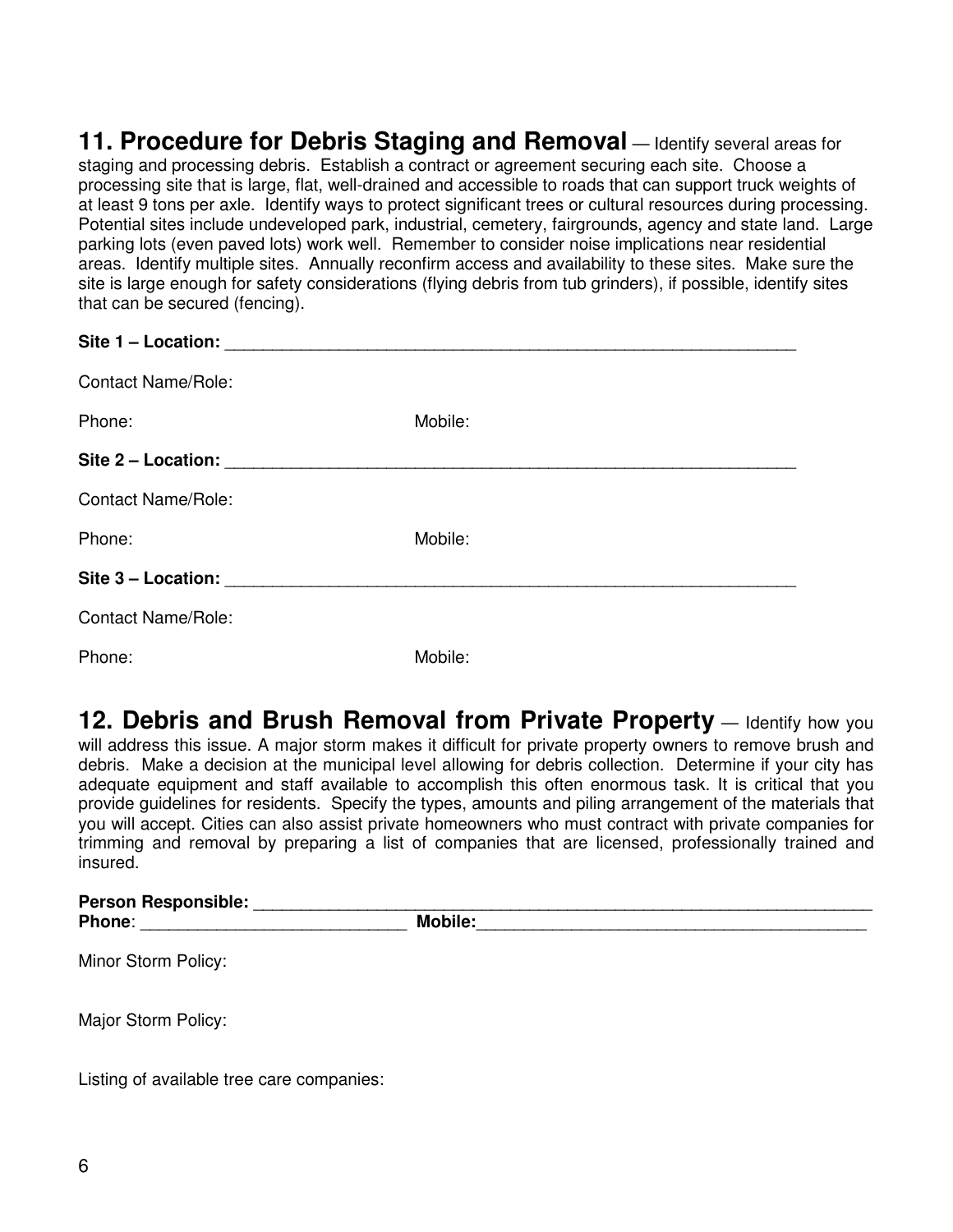**13. Identify Wood Utilization Options** – Develop <sup>a</sup> list of companies and resources that can process the wood material generated from storm damage. When possible, establish a contract for utilization services.

| <b>Wood Utilization Contract:</b>                                           | Company/Organization: |
|-----------------------------------------------------------------------------|-----------------------|
| Phone:<br>Utilization Service Contract: Yes / No<br>Description of Service: | Mobile:               |
| <b>Wood Utilization Contract:</b>                                           | Company/Organization: |
| Phone:<br>Utilization Service Contract: Yes / No                            | Mobile:               |

**14. Equipment Listing (available in-house)** — Develop <sup>a</sup> list of public works and parks department equipment and vehicles available for tree clean up work. Keep it current. Include wood chippers, aerial bucket trucks, refuse packers, loaders, supervisory vehicles, chain saws, barricade and lighting equipment, hand saws and pole pruners on the list.

| Person Responsible: __________ | Mobile: | the control of the control of the control of the control of the control of the control of the control of the control of the control of the control of the control of the control of the control of the control of the control |                    |
|--------------------------------|---------|-------------------------------------------------------------------------------------------------------------------------------------------------------------------------------------------------------------------------------|--------------------|
| <b>Equipment Available</b>     |         | Quantity                                                                                                                                                                                                                      | Department/Contact |
| 1.                             |         |                                                                                                                                                                                                                               |                    |
| 2.                             |         |                                                                                                                                                                                                                               |                    |
| 3.                             |         |                                                                                                                                                                                                                               |                    |
| 4.                             |         |                                                                                                                                                                                                                               |                    |
| 5.                             |         |                                                                                                                                                                                                                               |                    |
| 6.                             |         |                                                                                                                                                                                                                               |                    |
| 7.                             |         |                                                                                                                                                                                                                               |                    |
| 8.                             |         |                                                                                                                                                                                                                               |                    |
| 9.                             |         |                                                                                                                                                                                                                               |                    |
| 10.                            |         |                                                                                                                                                                                                                               |                    |
|                                |         |                                                                                                                                                                                                                               |                    |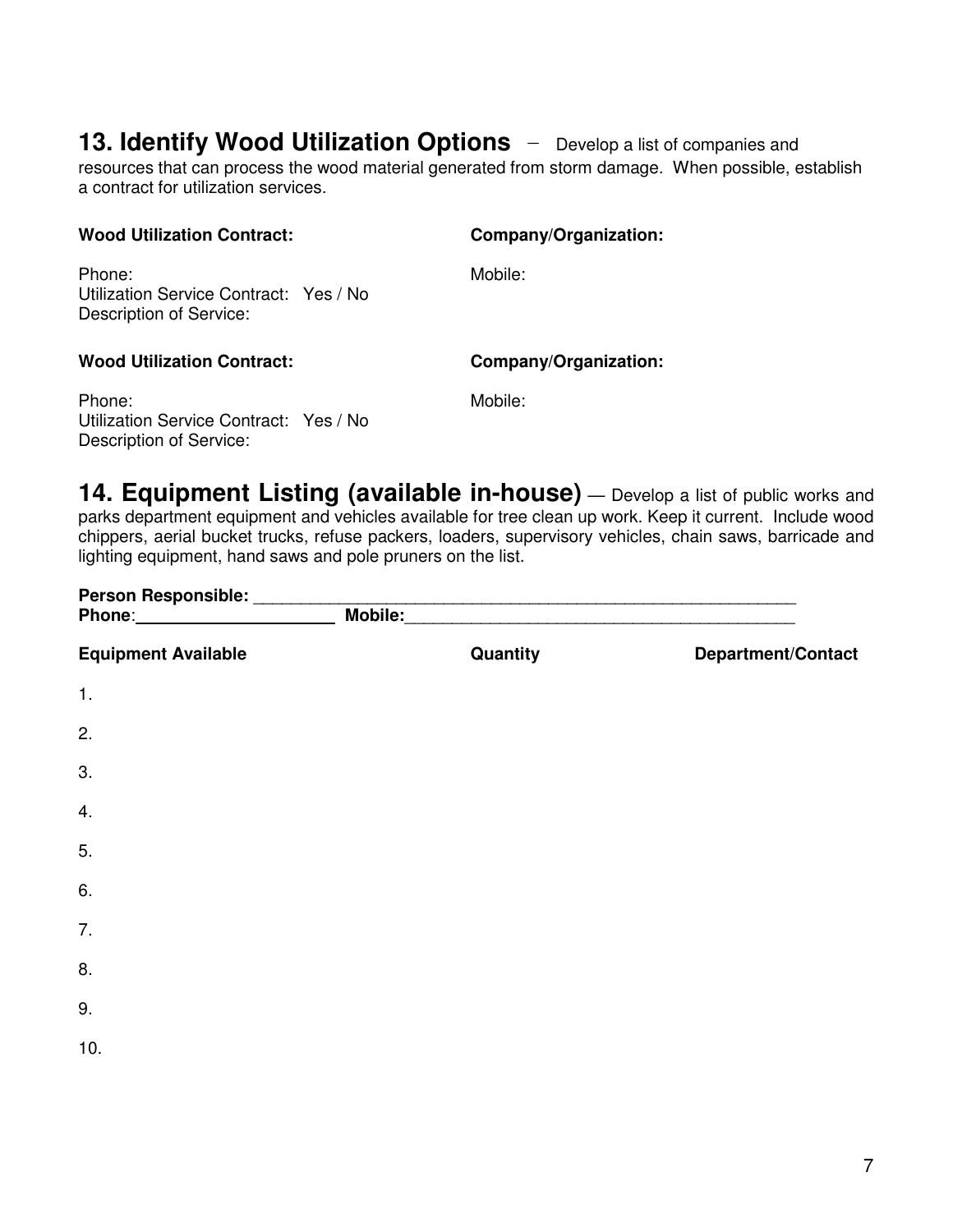**15. Additional Equipment and Assistance Sources** — In an emergency, your city administrator may authorize the lease or rental of additional equipment for storm clean-up work. Make a list of potential vendors and keep it current. For certain equipment and assistance needs, it is critical to establish an emergency contract. Guaranteed access to large tub grinders and multiple additional tree trimming crews would be services to guarantee via an emergency contract. The city administrator may also authorize tree contractors to supplement city crews. Assemble a list of licensed and insured potential tree service contractors. Your neighbor cities may be unaffected by a storm that strikes your city. Establish a system to contact neighbor cities that could send staff and equipment to assist you in cleaning up your city.

| Person Responsible: _________<br>Phone: New York Phone: | Mobile:                         |                           |
|---------------------------------------------------------|---------------------------------|---------------------------|
| <b>Equipment Available</b>                              | <b>Quantity</b>                 | <b>Department/Contact</b> |
| 1.                                                      |                                 |                           |
| 2.                                                      |                                 |                           |
| 3.                                                      |                                 |                           |
| 4.                                                      |                                 |                           |
| 5.                                                      |                                 |                           |
| 6.                                                      |                                 |                           |
| 7.                                                      |                                 |                           |
| 8.                                                      |                                 |                           |
| 9.                                                      |                                 |                           |
| 10.                                                     |                                 |                           |
| <b>Emergency Contract:</b>                              |                                 |                           |
| Organization:<br>Phone:                                 | <b>Contact Name:</b><br>Mobile: |                           |
| <b>Emergency Contract:</b>                              |                                 |                           |
| Organization:<br>Phone:                                 | <b>Contact Name:</b><br>Mobile: |                           |
| <b>Emergency Contract:</b>                              |                                 |                           |
| Organization:<br>Phone:                                 | <b>Contact Name:</b><br>Mobile: |                           |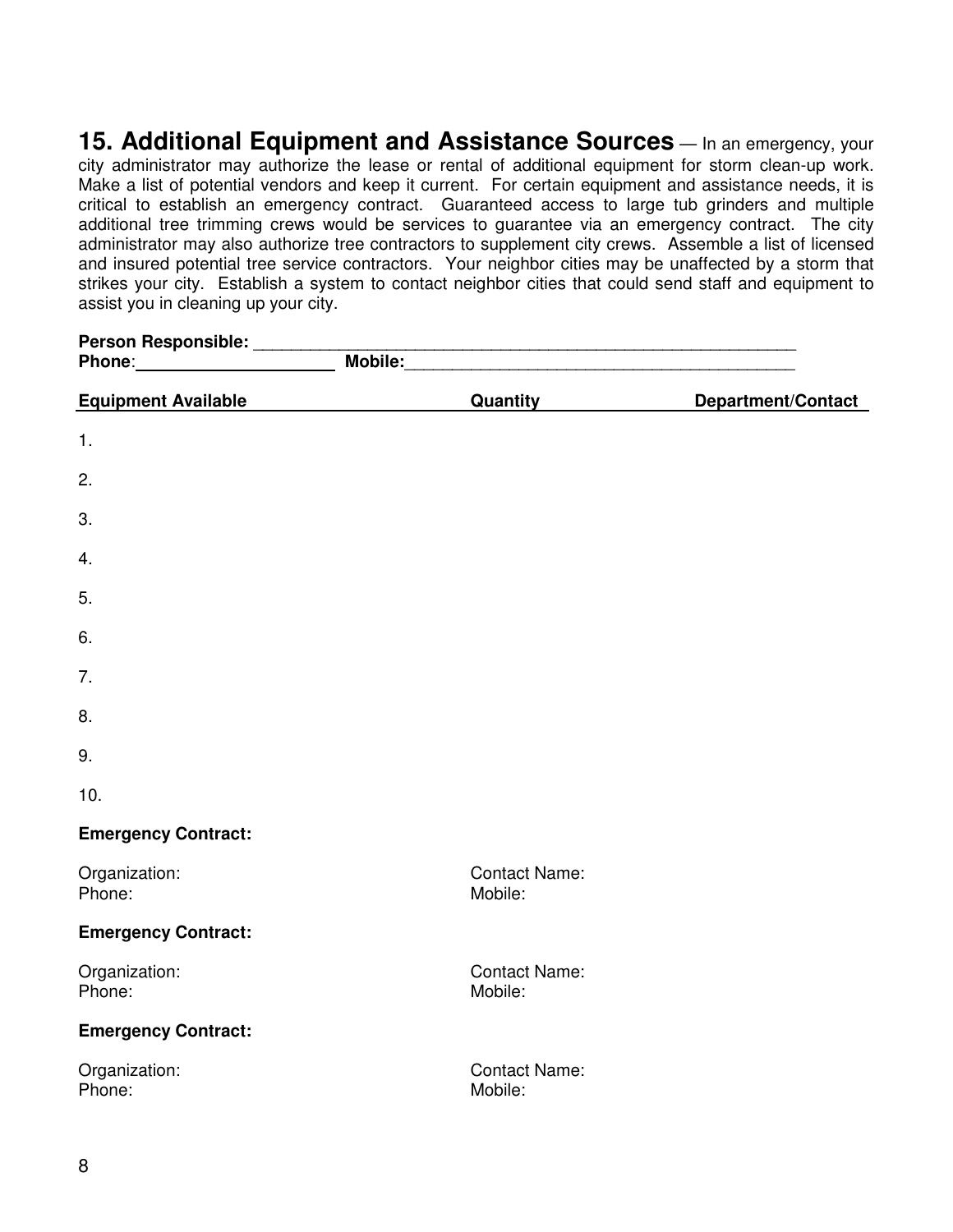**16. Staff, Crew Organization and Equipment Needs** – In an emergency, staff members may need to lead crews from other departments or of private contractors. Determine staff who can function in this manner.

| Crew# | <b>Equipment Needed</b> |
|-------|-------------------------|
|       |                         |
|       |                         |
|       |                         |
|       |                         |
|       |                         |
|       |                         |
|       |                         |
|       |                         |
|       |                         |

**17. Individual(s) Responsible for Record Keeping** — This person does documentation and cost accounting during and after disasters. Note – define a specific accounting code for each storm event. If you define a specific code for each storm event, it will allow for effective accounting.

Name: **Name:** Phone: Phone: Phone: Phone: Phone: Phone: Phone: Phone: Phone: Phone: Phone: Phone: Phone: Phone: Phone: Phone: Phone: Phone: Phone: Phone: Phone: Phone: Phone: Phone: Phone: Phone: Phone: Phone: Phone: Phone Mobile:

Name: **Name:** Phone: Phone: Phone: Phone: Phone: Phone: Phone: Phone: Phone: Phone: Phone: Phone: Phone: Phone: Phone: Phone: Phone: Phone: Phone: Phone: Phone: Phone: Phone: Phone: Phone: Phone: Phone: Phone: Phone: Phone Mobile:

**Storm Accounting Code:**

#### **18. Individual(s) Responsible for Damage Assessment and**

**Damage Survey Reports** — This person is familiar with FEMA and Division of Emergency Management procedures and prepares the reports needed for public assistance.

Name: **Name:** Phone: Phone: Phone: Phone: Phone: Phone: Phone: Phone: Phone: Phone: Phone: Phone: Phone: Phone: Phone: Phone: Phone: Phone: Phone: Phone: Phone: Phone: Phone: Phone: Phone: Phone: Phone: Phone: Phone: Phone Mobile:

Name: The example of the example of the example of the example of the example of the example of the example of the example of the example of the example of the example of the example of the example of the example of the ex Mobile: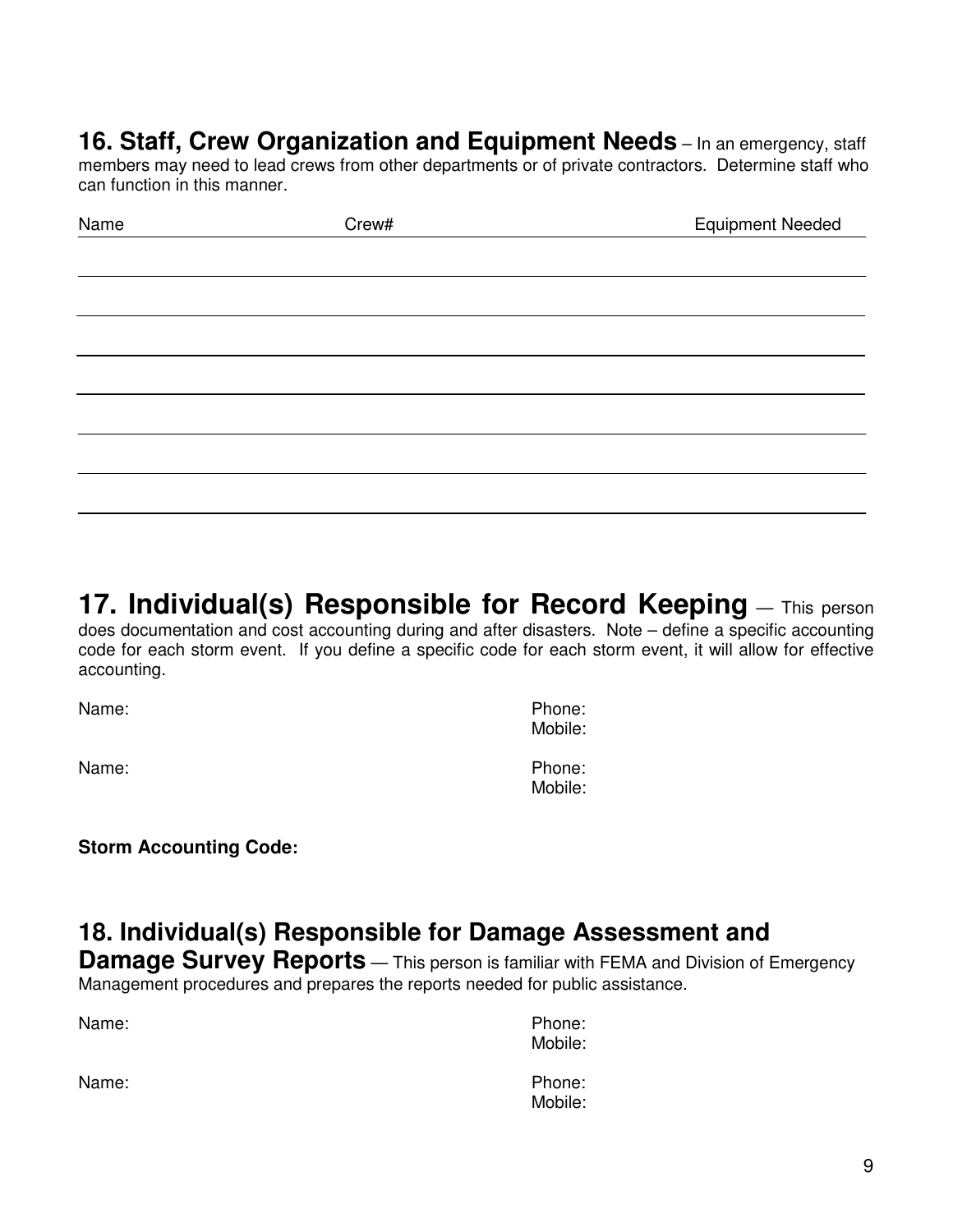## **19. Disaster Budget** (identify potential activities to anticipate costs)

Personnel Regular Time: Overtime: Equipment Owned: Equipment Contracted: Contracted Work: Operational Supplies: Disposal/Recycling:

Administrative Costs (Overhead):

**20. Funding Information from Past Storms** — review costs from past storms to anticipate costs for future storms and establish funding needs.

| Activity Activity Activity Activity Activity Activity Activity Activity Activity Activity Activity Activity Activity                     | Cost and the cost of the cost of the cost of the cost of the cost of the cost of the cost of the cost of the cost of the cost of the cost of the cost of the cost of the cost of the cost of the cost of the cost of the cost |
|------------------------------------------------------------------------------------------------------------------------------------------|-------------------------------------------------------------------------------------------------------------------------------------------------------------------------------------------------------------------------------|
| Personnel Regular Time                                                                                                                   |                                                                                                                                                                                                                               |
| Overtime                                                                                                                                 |                                                                                                                                                                                                                               |
| <b>Equipment Owned</b>                                                                                                                   |                                                                                                                                                                                                                               |
| <b>Equipment Contracted</b>                                                                                                              |                                                                                                                                                                                                                               |
| <b>Contracted Work</b>                                                                                                                   |                                                                                                                                                                                                                               |
| <b>Operational Supplies</b>                                                                                                              |                                                                                                                                                                                                                               |
| Disposal/Recycling                                                                                                                       |                                                                                                                                                                                                                               |
| Administrative Costs (Overhead)                                                                                                          |                                                                                                                                                                                                                               |
| <b>TOTAL</b>                                                                                                                             |                                                                                                                                                                                                                               |
|                                                                                                                                          |                                                                                                                                                                                                                               |
|                                                                                                                                          |                                                                                                                                                                                                                               |
| <b>Activity</b><br><u> 1989 - Johann Barn, mars ann an t-Amhain Aonaich an t-Aonaich an t-Aonaich an t-Aonaich an t-Aonaich an t-Aon</u> | Cost<br>the control of the control of the control of the control of the control of                                                                                                                                            |
| Personnel Regular Time                                                                                                                   |                                                                                                                                                                                                                               |
| Overtime                                                                                                                                 |                                                                                                                                                                                                                               |
| <b>Equipment Owned</b>                                                                                                                   |                                                                                                                                                                                                                               |
| <b>Equipment Contracted</b>                                                                                                              |                                                                                                                                                                                                                               |
| <b>Contracted Work</b>                                                                                                                   |                                                                                                                                                                                                                               |
| <b>Operational Supplies</b>                                                                                                              |                                                                                                                                                                                                                               |
| Disposal/Recycling                                                                                                                       |                                                                                                                                                                                                                               |
| Administrative Costs (Overhead)                                                                                                          |                                                                                                                                                                                                                               |
| <b>TOTAL</b>                                                                                                                             |                                                                                                                                                                                                                               |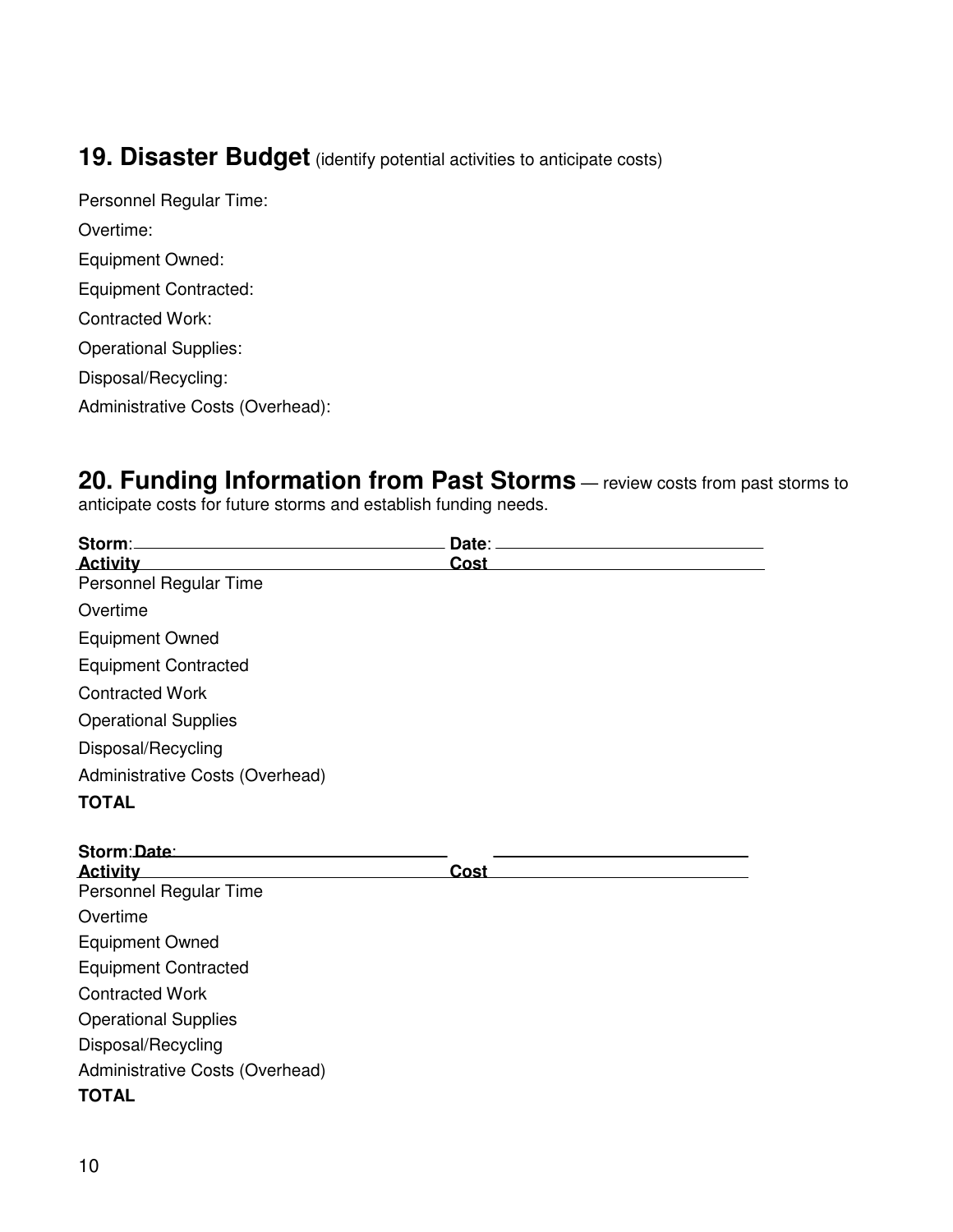### **21. Individual(s) and/or Organization(s) responsible for community**

**regreening efforts:** Develop <sup>a</sup> list of contacts for use in efforts to regreen the community after storm events.

| Name/Organization:<br><b>Organization Role:</b> | Phone:<br>Mobile: |
|-------------------------------------------------|-------------------|
|                                                 |                   |
| Name/Organization:                              | Phone:<br>Mobile: |
| <b>Organization Role:</b>                       |                   |
| Name/Organization:                              | Phone:<br>Mobile: |
| <b>Organization Role:</b>                       |                   |
| Name/Organization:                              | Phone:<br>Mobile: |
| <b>Organization Role:</b>                       |                   |

#### **22. Listing of community and neighborhood groups that promote and support community regreening efforts**

| Group: | Representative: | Phone:<br>Mobile: |
|--------|-----------------|-------------------|
| Group: | Representative: | Phone:<br>Mobile: |
| Group: | Representative: | Phone:<br>Mobile: |
| Group: | Representative: | Phone:<br>Mobile: |
| Group: | Representative: | Phone:<br>Mobile: |
| Group: | Representative: | Phone:<br>Mobile: |